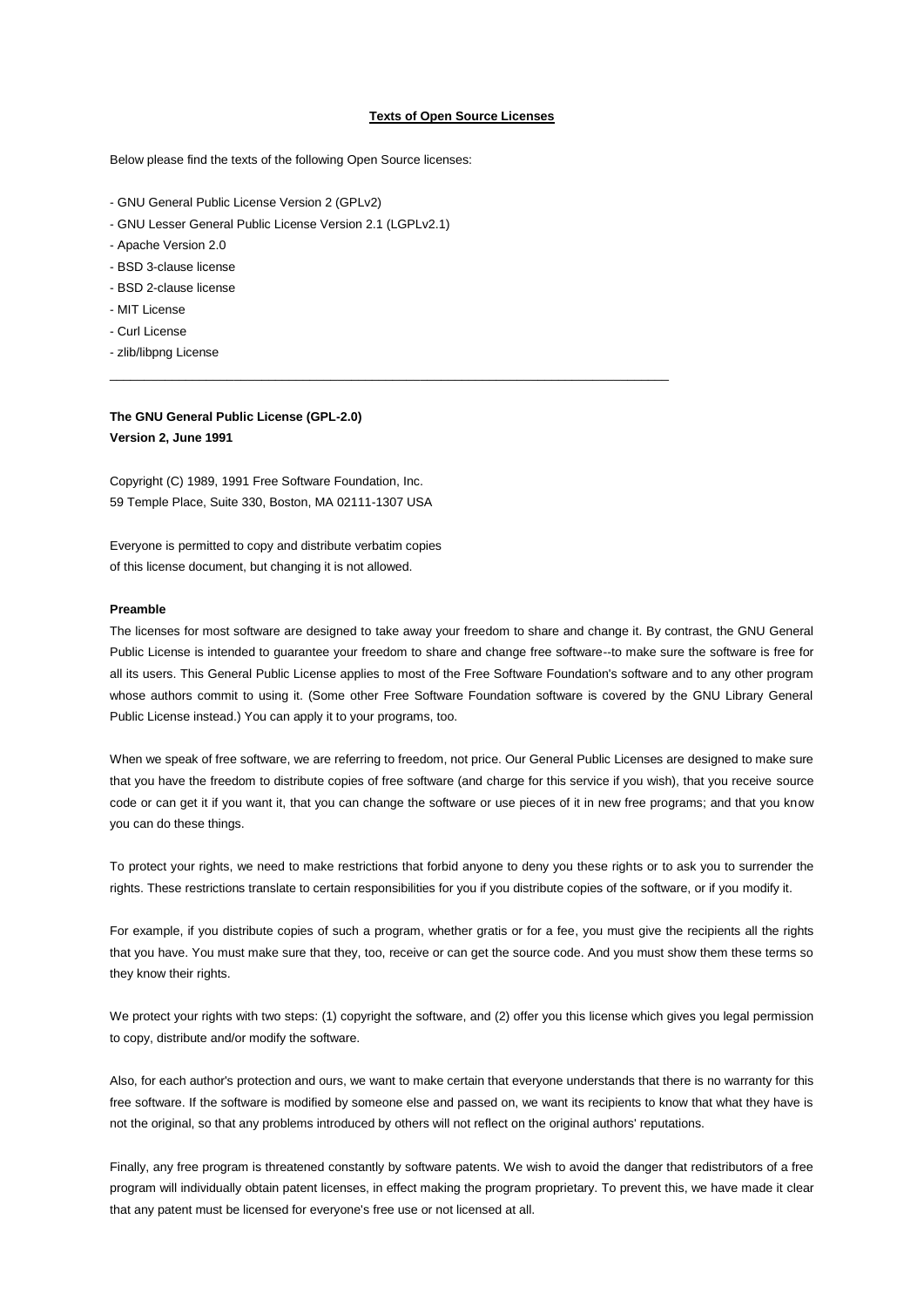The precise terms and conditions for copying, distribution and modification follow.

# **TERMS AND CONDITIONS FOR COPYING, DISTRIBUTION AND MODIFICATION**

**0**. This License applies to any program or other work which contains a notice placed by the copyright holder saying it may be distributed under the terms of this General Public License. The "Program", below, refers to any such program or work, and a "work based on the Program" means either the Program or any derivative work under copyright law: that is to say, a work containing the Program or a portion of it, either verbatim or with modifications and/or translated into another language. (Hereinafter, translation is included without limitation in the term "modification".) Each licensee is addressed as "you".

Activities other than copying, distribution and modification are not covered by this License; they are outside its scope. The act of running the Program is not restricted, and the output from the Program is covered only if its contents constitute a work based on the Program (independent of having been made by running the Program). Whether that is true depends on what the Program does.

**1**. You may copy and distribute verbatim copies of the Program's source code as you receive it, in any medium, provided that you conspicuously and appropriately publish on each copy an appropriate copyright notice and disclaimer of warranty; keep intact all the notices that refer to this License and to the absence of any warranty; and give any other recipients of the Program a copy of this License along with the Program.

You may charge a fee for the physical act of transferring a copy, and you may at your option offer warranty protection in exchange for a fee.

**2**. You may modify your copy or copies of the Program or any portion of it, thus forming a work based on the Program, and copy and distribute such modifications or work under the terms of Section 1 above, provided that you also meet all of these conditions:

a) You must cause the modified files to carry prominent notices stating that you changed the files and the date of any change.

b) You must cause any work that you distribute or publish, that in whole or in part contains or is derived from the Program or any part thereof, to be licensed as a whole at no charge to all third parties under the terms of this License.

c) If the modified program normally reads commands interactively when run, you must cause it, when started running for such interactive use in the most ordinary way, to print or display an announcement including an appropriate copyright notice and a notice that there is no warranty (or else, saying that you provide a warranty) and that users may redistribute the program under these conditions, and telling the user how to view a copy of this License. (Exception: if the Program itself is interactive but does not normally print such an announcement, your work based on the Program is not required to print an announcement.)

These requirements apply to the modified work as a whole. If identifiable sections of that work are not derived from the Program, and can be reasonably considered independent and separate works in themselves, then this License, and its terms, do not apply to those sections when you distribute them as separate works. But when you distribute the same sections as part of a whole which is a work based on the Program, the distribution of the whole must be on the terms of this License, whose permissions for other licensees extend to the entire whole, and thus to each and every part regardless of who wrote it.

Thus, it is not the intent of this section to claim rights or contest your rights to work written entirely by you; rather, the intent is to exercise the right to control the distribution of derivative or collective works based on the Program.

In addition, mere aggregation of another work not based on the Program with the Program (or with a work based on the Program) on a volume of a storage or distribution medium does not bring the other work under the scope of this License. **3**. You may copy and distribute the Program (or a work based on it, under Section 2) in object code or executable form under the terms of Sections 1 and 2 above provided that you also do one of the following: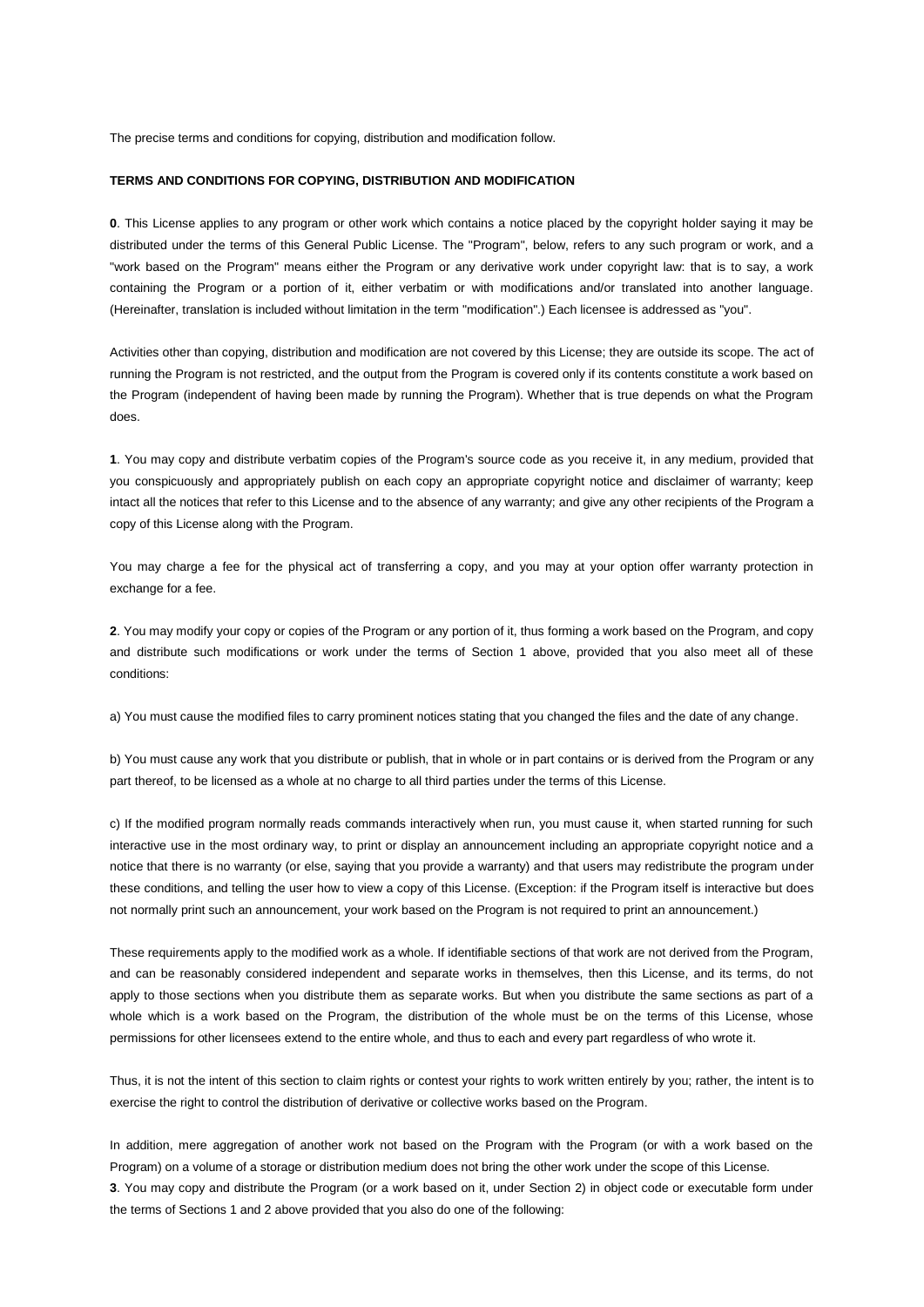a) Accompany it with the complete corresponding machine-readable source code, which must be distributed under the terms of Sections 1 and 2 above on a medium customarily used for software interchange; or,

b) Accompany it with a written offer, valid for at least three years, to give any third party, for a charge no more than your cost of physically performing source distribution, a complete machine-readable copy of the corresponding source code, to be distributed under the terms of Sections 1 and 2 above on a medium customarily used for software interchange; or,

c) Accompany it with the information you received as to the offer to distribute corresponding source code. (This alternative is allowed only for noncommercial distribution and only if you received the program in object code or executable form with such an offer, in accord with Subsection b above.)

The source code for a work means the preferred form of the work for making modifications to it. For an executable work, complete source code means all the source code for all modules it contains, plus any associated interface definition files, plus the scripts used to control compilation and installation of the executable. However, as a special exception, the source code distributed need not include anything that is normally distributed (in either source or binary form) with the major components (compiler, kernel, and so on) of the operating system on which the executable runs, unless that component itself accompanies the executable.

If distribution of executable or object code is made by offering access to copy from a designated place, then offering equivalent access to copy the source code from the same place counts as distribution of the source code, even though third parties are not compelled to copy the source along with the object code.

**4**. You may not copy, modify, sublicense, or distribute the Program except as expressly provided under this License. Any attempt otherwise to copy, modify, sublicense or distribute the Program is void, and will automatically terminate your rights under this License. However, parties who have received copies, or rights, from you under this License will not have their licenses terminated so long as such parties remain in full compliance.

**5**. You are not required to accept this License, since you have not signed it. However, nothing else grants you permission to modify or distribute the Program or its derivative works. These actions are prohibited by law if you do not accept this License. Therefore, by modifying or distributing the Program (or any work based on the Program), you indicate your acceptance of this License to do so, and all its terms and conditions for copying, distributing or modifying the Program or works based on it. **6**. Each time you redistribute the Program (or any work based on the Program), the recipient automatically receives a license from the original licensor to copy, distribute or modify the Program subject to these terms and conditions. You may not impose any further restrictions on the recipients' exercise of the rights granted herein. You are not responsible for enforcing compliance by third parties to this License.

**7**. If, as a consequence of a court judgment or allegation of patent infringement or for any other reason (not limited to patent issues), conditions are imposed on you (whether by court order, agreement or otherwise) that contradict the conditions of this License, they do not excuse you from the conditions of this License. If you cannot distribute so as to satisfy simultaneously your obligations under this License and any other pertinent obligations, then as a consequence you may not distribute the Program at all. For example, if a patent license would not permit royalty-free redistribution of the Program by all those who receive copies directly or indirectly through you, then the only way you could satisfy both it and this License would be to refrain entirely from distribution of the Program.

If any portion of this section is held invalid or unenforceable under any particular circumstance, the balance of the section is intended to apply and the section as a whole is intended to apply in other circumstances.

It is not the purpose of this section to induce you to infringe any patents or other property right claims or to contest validity of any such claims; this section has the sole purpose of protecting the integrity of the free software distribution system, which is implemented by public license practices. Many people have made generous contributions to the wide range of software distributed through that system in reliance on consistent application of that system; it is up to the author/donor to decide if he or she is willing to distribute software through any other system and a licensee cannot impose that choice.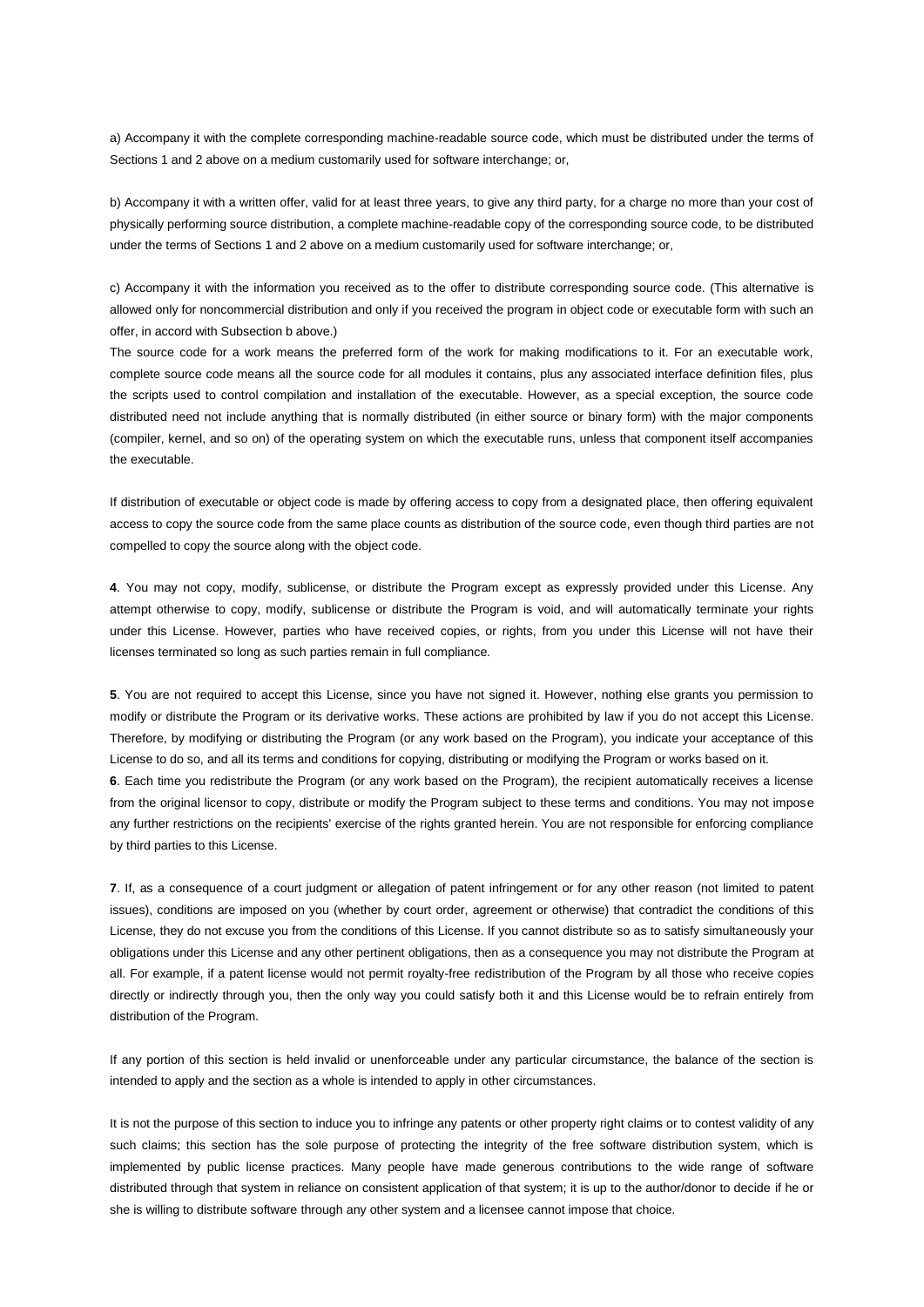This section is intended to make thoroughly clear what is believed to be a consequence of the rest of this License.

**8**. If the distribution and/or use of the Program is restricted in certain countries either by patents or by copyrighted interfaces, the original copyright holder who places the Program under this License may add an explicit geographical distribution limitation excluding those countries, so that distribution is permitted only in or among countries not thus excluded. In such case, this License incorporates the limitation as if written in the body of this License.

**9**. The Free Software Foundation may publish revised and/or new versions of the General Public License from time to time. Such new versions will be similar in spirit to the present version, but may differ in detail to address new problems or concerns.

Each version is given a distinguishing version number. If the Program specifies a version number of this License which applies to it and "any later version", you have the option of following the terms and conditions either of that version or of any later version published by the Free Software Foundation. If the Program does not specify a version number of this License, you may choose any version ever published by the Free Software Foundation.

**10**. If you wish to incorporate parts of the Program into other free programs whose distribution conditions are different, write to the author to ask for permission. For software which is copyrighted by the Free Software Foundation, write to the Free Software Foundation; we sometimes make exceptions for this. Our decision will be guided by the two goals of preserving the free status of all derivatives of our free software and of promoting the sharing and reuse of software generally.

# **NO WARRANTY**

**11**. BECAUSE THE PROGRAM IS LICENSED FREE OF CHARGE, THERE IS NO WARRANTY FOR THE PROGRAM, TO THE EXTENT PERMITTED BY APPLICABLE LAW. EXCEPT WHEN OTHERWISE STATED IN WRITING THE COPYRIGHT HOLDERS AND/OR OTHER PARTIES PROVIDE THE PROGRAM "AS IS" WITHOUT WARRANTY OF ANY KIND, EITHER EXPRESSED OR IMPLIED, INCLUDING, BUT NOT LIMITED TO, THE IMPLIED WARRANTIES OF MERCHANTABILITY AND FITNESS FOR A PARTICULAR PURPOSE. THE ENTIRE RISK AS TO THE QUALITY AND PERFORMANCE OF THE PROGRAM IS WITH YOU. SHOULD THE PROGRAM PROVE DEFECTIVE, YOU ASSUME THE COST OF ALL NECESSARY SERVICING, REPAIR OR CORRECTION.

**12**. IN NO EVENT UNLESS REQUIRED BY APPLICABLE LAW OR AGREED TO IN WRITING WILL ANY COPYRIGHT HOLDER, OR ANY OTHER PARTY WHO MAY MODIFY AND/OR REDISTRIBUTE THE PROGRAM AS PERMITTED ABOVE, BE LIABLE TO YOU FOR DAMAGES, INCLUDING ANY GENERAL, SPECIAL, INCIDENTAL OR CONSEQUENTIAL DAMAGES ARISING OUT OF THE USE OR INABILITY TO USE THE PROGRAM (INCLUDING BUT NOT LIMITED TO LOSS OF DATA OR DATA BEING RENDERED INACCURATE OR LOSSES SUSTAINED BY YOU OR THIRD PARTIES OR A FAILURE OF THE PROGRAM TO OPERATE WITH ANY OTHER PROGRAMS), EVEN IF SUCH HOLDER OR OTHER PARTY HAS BEEN ADVISED OF THE POSSIBILITY OF SUCH DAMAGES.

# END OF TERMS AND CONDITIONS

## **How to Apply These Terms to Your New Programs**

If you develop a new program, and you want it to be of the greatest possible use to the public, the best way to achieve this is to make it free software which everyone can redistribute and change under these terms.

To do so, attach the following notices to the program. It is safest to attach them to the start of each source file to most effectively convey the exclusion of warranty; and each file should have at least the "copyright" line and a pointer to where the full notice is found.

*one line to give the program's name and an idea of what it does.* Copyright (C) *yyyy name of author*

*This program is free software; you can redistribute it and/or modify it under the terms of the GNU General Public License*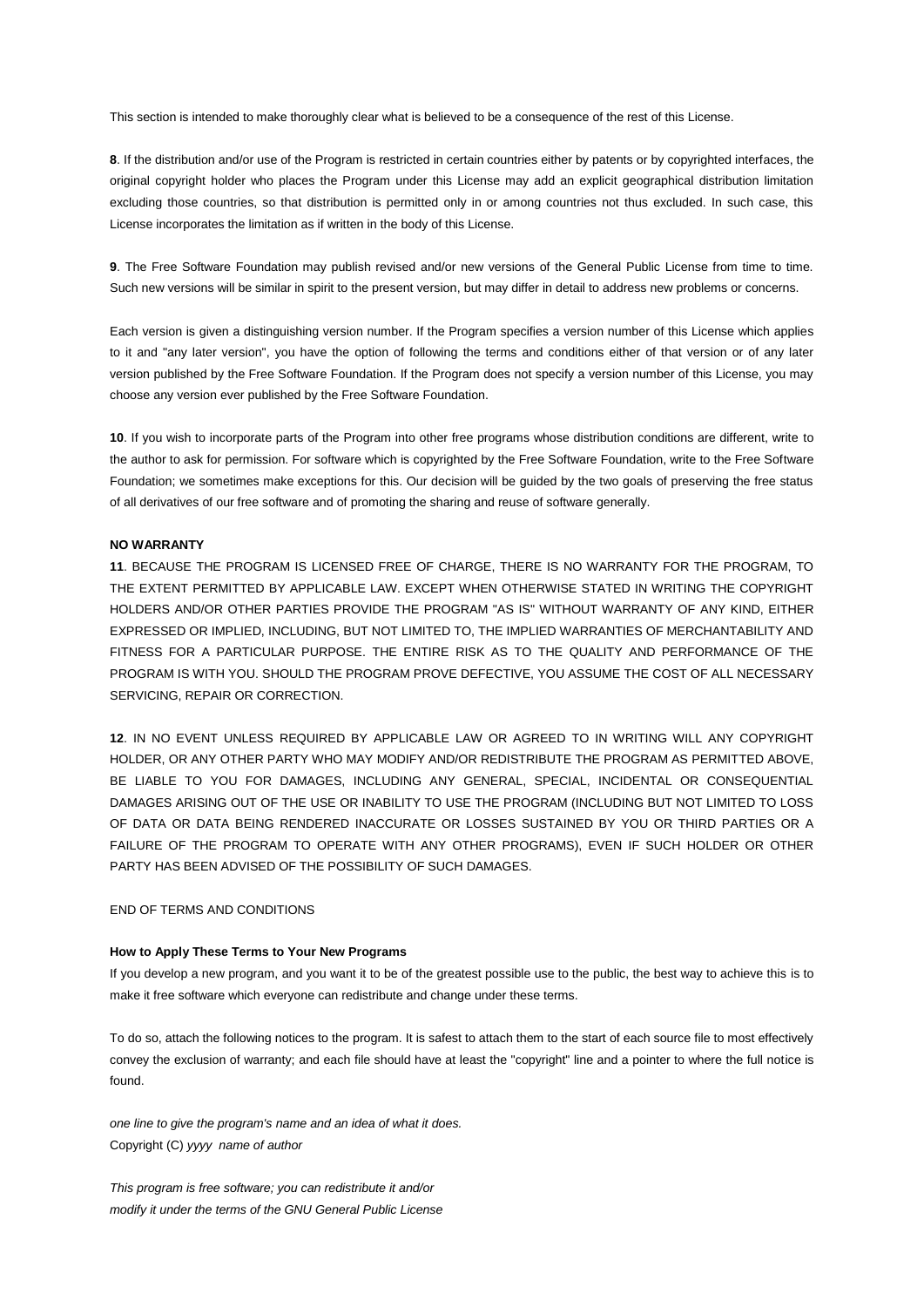*as published by the Free Software Foundation; either version 2 of the License, or (at your option) any later version.*

*This program is distributed in the hope that it will be useful, but WITHOUT ANY WARRANTY; without even the implied warranty of MERCHANTABILITY or FITNESS FOR A PARTICULAR PURPOSE. See the GNU General Public License for more details.*

You should have received a copy of the GNU General Public License along with this program; if not, write to the Free Software Foundation, Inc., 51 Franklin Street, Fifth Floor, Boston, MA 02110-1301, USA. Also add information on how to contact you by electronic and paper mail.

If the program is interactive, make it output a short notice like this when it starts in an interactive mode: *Gnomovision version 69, Copyright (C) year name of author Gnomovision comes with ABSOLUTELY NO WARRANTY; for details type `show w'. This is free software, and you are welcome to redistribute it under certain conditions; type `show c' for details.*

The hypothetical commands `show w' and `show c' should show the appropriate parts of the General Public License. Of course, the commands you use may be called something other than `show w' and `show c'; they could even be mouse-clicks or menu items--whatever suits your program.

You should also get your employer (if you work as a programmer) or your school, if any, to sign a "copyright disclaimer" for the program, if necessary. Here is a sample; alter the names:

*Yoyodyne, Inc., hereby disclaims all copyright interest in the program `Gnomovision' (which makes passes at compilers) written by James Hacker.*

*signature of Ty Coon, 1 April 1989*

*Ty Coon, President of Vice*

This General Public License does not permit incorporating your program into proprietary programs. If your program is a subroutine library, you may consider it more useful to permit linking proprietary applications with the library. If this is what you want to do, use the GNU Lesser General Public License instead of this License.

# **GNU Lesser General Public License Version 2.1, February 1999**

Copyright (C) 1991, 1999 Free Software Foundation, Inc. 59 Temple Place, Suite 330, Boston, MA 02111-1307 USA

\_\_\_\_\_\_\_\_\_\_\_\_\_\_\_\_\_\_\_\_\_\_\_\_\_\_\_\_\_\_\_\_\_\_\_\_\_\_\_\_\_\_\_\_\_\_\_\_\_\_\_\_\_\_\_\_\_\_\_\_\_\_\_\_\_\_\_\_\_\_\_\_\_\_\_\_\_\_\_\_

Everyone is permitted to copy and distribute verbatim copies of this license document, but changing it is not allowed.

**Preamble**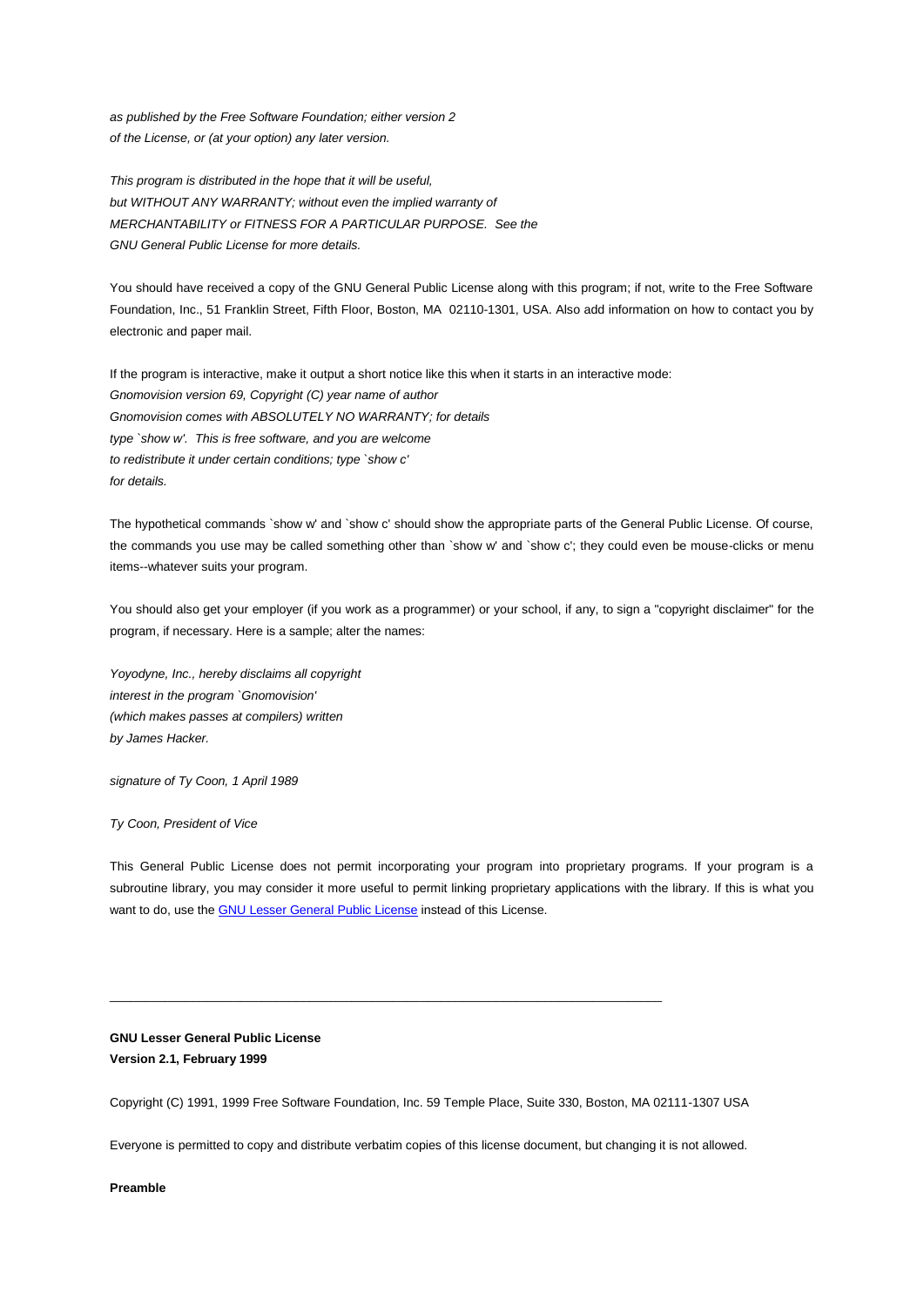The licenses for most software are designed to take away your freedom to share and change it. By contrast, the GNU General Public Licenses are intended to guarantee your freedom to share and change free software--to make sure the software is free for all its users.

This license, the Lesser General Public License, applies to some specially designated software packages--typically libraries--of the Free Software Foundation and other authors who decide to use it. You can use it too, but we suggest you first think carefully about whether this license or the ordinary General Public License is the better strategy to use in any particular case, based on the explanations below.

When we speak of free software, we are referring to freedom of use, not price. Our General Public Licenses are designed to make sure that you have the freedom to distribute copies of free software (and charge for this service if you wish); that you receive source code or can get it if you want it; that you can change the software and use pieces of it in new free programs; and that you are informed that you can do these things.

To protect your rights, we need to make restrictions that forbid distributors to deny you these rights or to ask you to surrender these rights. These restrictions translate to certain responsibilities for you if you distribute copies of the library or if you modify it.

For example, if you distribute copies of the library, whether gratis or for a fee, you must give the recipients all the rights that we gave you. You must make sure that they, too, receive or can get the source code. If you link other code with the library, you must provide complete object files to the recipients, so that they can relink them with the library after making changes to the library and recompiling it. And you must show them these terms so they know their rights.

We protect your rights with a two-step method: (1) we copyright the library, and (2) we offer you this license, which gives you legal permission to copy, distribute and/or modify the library.

To protect each distributor, we want to make it very clear that there is no warranty for the free library. Also, if the library is modified by someone else and passed on, the recipients should know that what they have is not the original version, so that the original author's reputation will not be affected by problems that might be introduced by others.

Finally, software patents pose a constant threat to the existence of any free program. We wish to make sure that a company cannot effectively restrict the users of a free program by obtaining a restrictive license from a patent holder. Therefore, we insist that any patent license obtained for a version of the library must be consistent with the full freedom of use specified in this license.

Most GNU software, including some libraries, is covered by the ordinary GNU General Public License. This license, the GNU Lesser General Public License, applies to certain designated libraries, and is quite different from the ordinary General Public License. We use this license for certain libraries in order to permit linking those libraries into non-free programs.

When a program is linked with a library, whether statically or using a shared library, the combination of the two is legally speaking a combined work, a derivative of the original library. The ordinary General Public License therefore permits such linking only if the entire combination fits its criteria of freedom. The Lesser General Public License permits more lax criteria for linking other code with the library.

We call this license the "Lesser" General Public License because it does Less to protect the user's freedom than the ordinary General Public License. It also provides other free software developers Less of an advantage over competing non-free programs. These disadvantages are the reason we use the ordinary General Public License for many libraries. However, the Lesser license provides advantages in certain special circumstances.

For example, on rare occasions, there may be a special need to encourage the widest possible use of a certain library, so that it becomes a de-facto standard. To achieve this, non-free programs must be allowed to use the library. A more frequent case is that a free library does the same job as widely used non-free libraries. In this case, there is little to gain by limiting the free library to free software only, so we use the Lesser General Public License.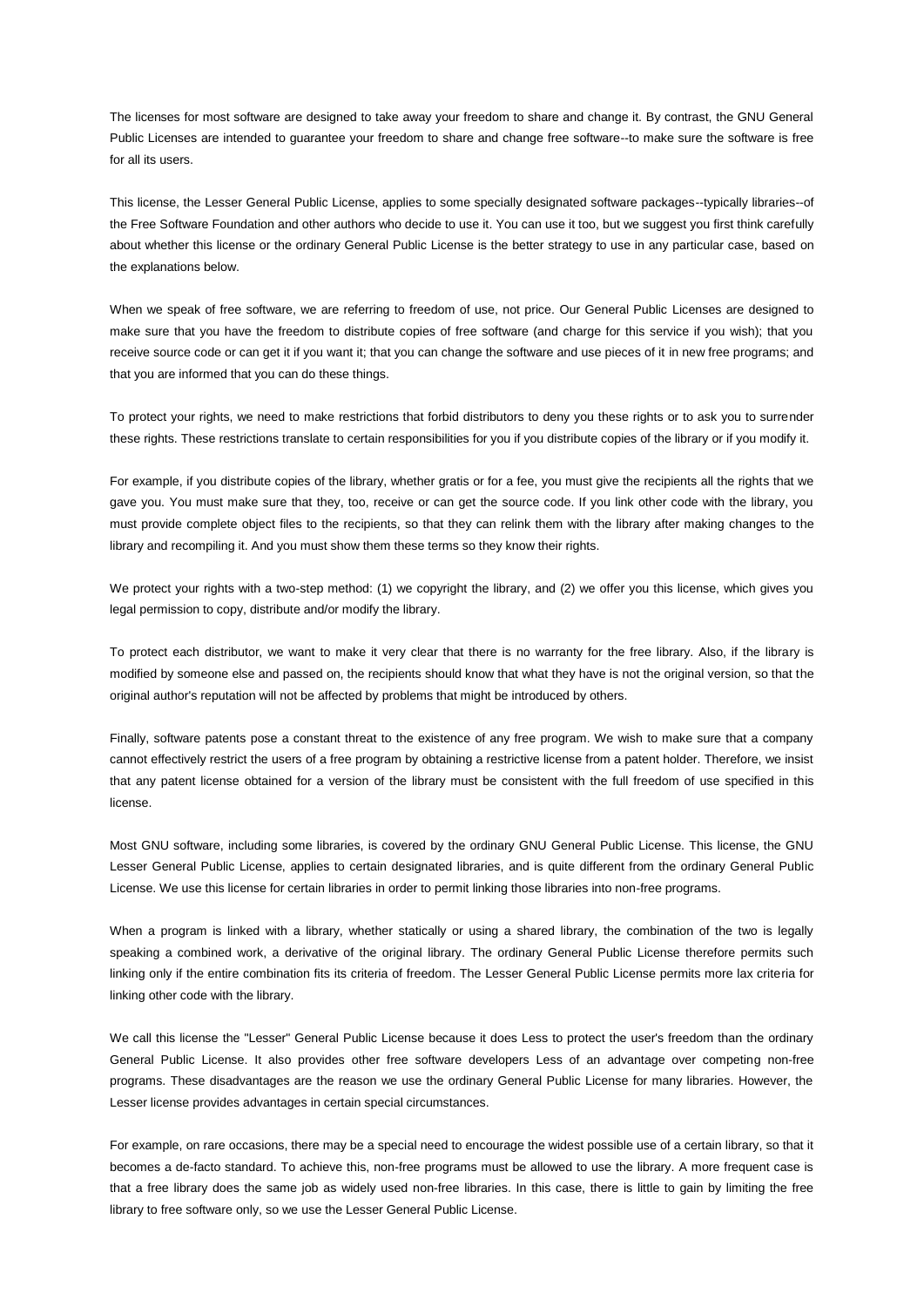In other cases, permission to use a particular library in non-free programs enables a greater number of people to use a large body of free software. For example, permission to use the GNU C Library in non-free programs enables many more people to use the whole GNU operating system, as well as its variant, the GNU/Linux operating system.

Although the Lesser General Public License is Less protective of the users' freedom, it does ensure that the user of a program that is linked with the Library has the freedom and the wherewithal to run that program using a modified version of the Library.

The precise terms and conditions for copying, distribution and modification follow. Pay close attention to the difference between a "work based on the library" and a "work that uses the library". The former contains code derived from the library, whereas the latter must be combined with the library in order to run.

### **TERMS AND CONDITIONS FOR COPYING, DISTRIBUTION AND MODIFICATION**

**0.** This License Agreement applies to any software library or other program which contains a notice placed by the copyright holder or other authorized party saying it may be distributed under the terms of this Lesser General Public License (also called "this License"). Each licensee is addressed as "you".

A "library" means a collection of software functions and/or data prepared so as to be conveniently linked with application programs (which use some of those functions and data) to form executables.

The "Library", below, refers to any such software library or work which has been distributed under these terms. A "work based on the Library" means either the Library or any derivative work under copyright law: that is to say, a work containing the Library or a portion of it, either verbatim or with modifications and/or translated straightforwardly into another language. (Hereinafter, translation is included without limitation in the term "modification".)

"Source code" for a work means the preferred form of the work for making modifications to it. For a library, complete source code means all the source code for all modules it contains, plus any associated interface definition files, plus the scripts used to control compilation and installation of the library.

Activities other than copying, distribution and modification are not covered by this License; they are outside its scope. The act of running a program using the Library is not restricted, and output from such a program is covered only if its contents constitute a work based on the Library (independent of the use of the Library in a tool for writing it). Whether that is true depends on what the Library does and what the program that uses the Library does.

**1.** You may copy and distribute verbatim copies of the Library's complete source code as you receive it, in any medium, provided that you conspicuously and appropriately publish on each copy an appropriate copyright notice and disclaimer of warranty; keep intact all the notices that refer to this License and to the absence of any warranty; and distribute a copy of this License along with the Library.

You may charge a fee for the physical act of transferring a copy, and you may at your option offer warranty protection in exchange for a fee.

**2.** You may modify your copy or copies of the Library or any portion of it, thus forming a work based on the Library, and copy and distribute such modifications or work under the terms of Section 1 above, provided that you also meet all of these conditions:

a) The modified work must itself be a software library.

b) You must cause the files modified to carry prominent notices stating that you changed the files and the date of any change. c) You must cause the whole of the work to be licensed at no charge to all third parties under the terms of this License.

d) If a facility in the modified Library refers to a function or a table of data to be supplied by an application program that uses the facility, other than as an argument passed when the facility is invoked, then you must make a good faith effort to ensure that, in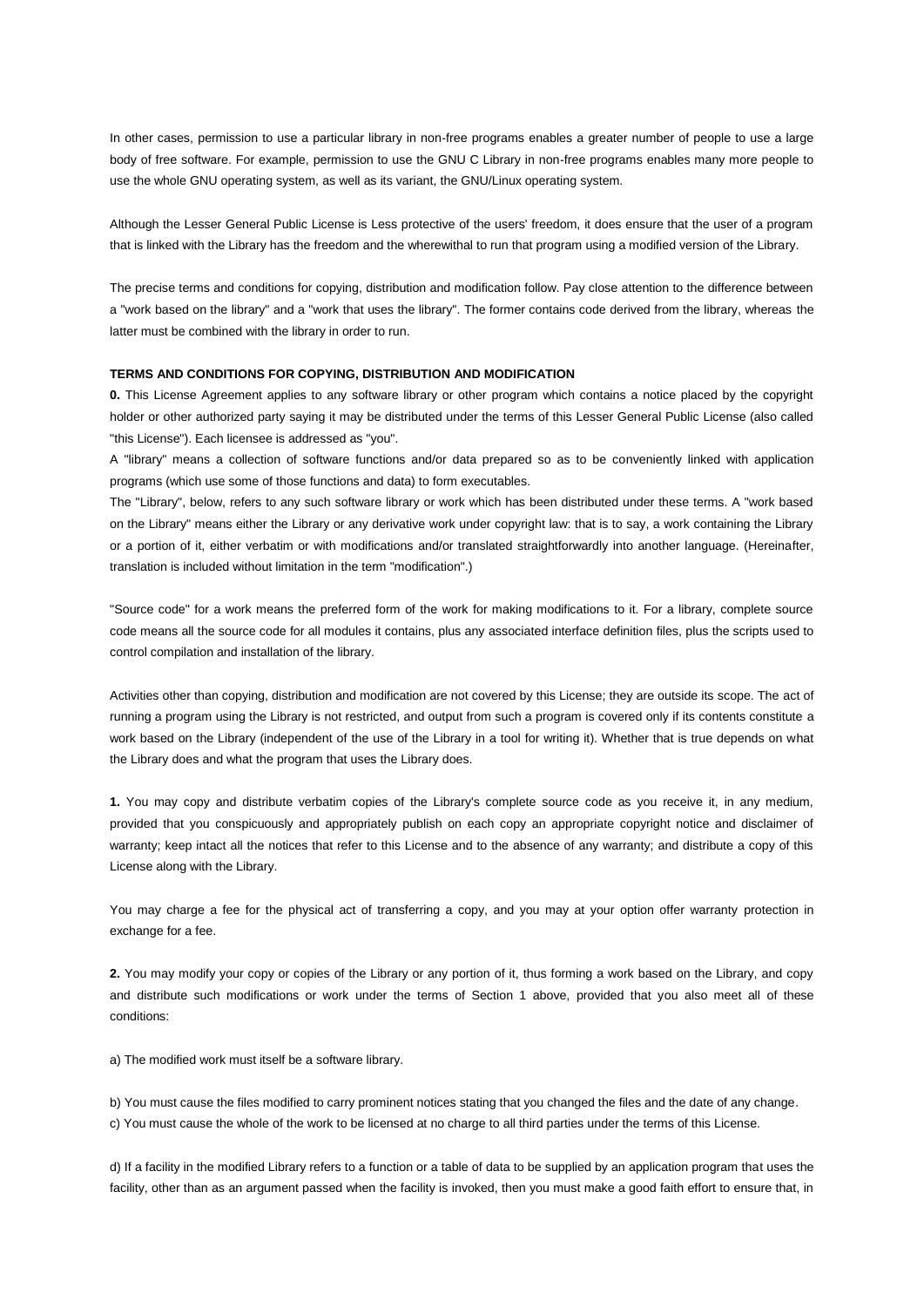the event an application does not supply such function or table, the facility still operates, and performs whatever part of its purpose remains meaningful.

(For example, a function in a library to compute square roots has a purpose that is entirely well-defined independent of the application. Therefore, Subsection 2d requires that any application-supplied function or table used by this function must be optional: if the application does not supply it, the square root function must still compute square roots.)

These requirements apply to the modified work as a whole. If identifiable sections of that work are not derived from the Library, and can be reasonably considered independent and separate works in themselves, then this License, and its terms, do not apply to those sections when you distribute them as separate works. But when you distribute the same sections as part of a whole which is a work based on the Library, the distribution of the whole must be on the terms of this License, whose permissions for other licensees extend to the entire whole, and thus to each and every part regardless of who wrote it.

Thus, it is not the intent of this section to claim rights or contest your rights to work written entirely by you; rather, the intent is to exercise the right to control the distribution of derivative or collective works based on the Library.

In addition, mere aggregation of another work not based on the Library with the Library (or with a work based on the Library) on a volume of a storage or distribution medium does not bring the other work under the scope of this License.

**3.** You may opt to apply the terms of the ordinary GNU General Public License instead of this License to a given copy of the Library. To do this, you must alter all the notices that refer to this License, so that they refer to the ordinary GNU General Public License, version 2, instead of to this License. (If a newer version than version 2 of the ordinary GNU General Public License has appeared, then you can specify that version instead if you wish.) Do not make any other change in these notices.

Once this change is made in a given copy, it is irreversible for that copy, so the ordinary GNU General Public License applies to all subsequent copies and derivative works made from that copy.

This option is useful when you wish to copy part of the code of the Library into a program that is not a library.

**4.** You may copy and distribute the Library (or a portion or derivative of it, under Section 2) in object code or executable form under the terms of Sections 1 and 2 above provided that you accompany it with the complete corresponding machine-readable source code, which must be distributed under the terms of Sections 1 and 2 above on a medium customarily used for software interchange.

If distribution of object code is made by offering access to copy from a designated place, then offering equivalent access to copy the source code from the same place satisfies the requirement to distribute the source code, even though third parties are not compelled to copy the source along with the object code.

**5.** A program that contains no derivative of any portion of the Library, but is designed to work with the Library by being compiled or linked with it, is called a "work that uses the Library". Such a work, in isolation, is not a derivative work of the Library, and therefore falls outside the scope of this License.

However, linking a "work that uses the Library" with the Library creates an executable that is a derivative of the Library (because it contains portions of the Library), rather than a "work that uses the library". The executable is therefore covered by this License. Section 6 states terms for distribution of such executables.

When a "work that uses the Library" uses material from a header file that is part of the Library, the object code for the work may be a derivative work of the Library even though the source code is not. Whether this is true is especially significant if the work can be linked without the Library, or if the work is itself a library. The threshold for this to be true is not precisely defined by law.

If such an object file uses only numerical parameters, data structure layouts and accessors, and small macros and small inline functions (ten lines or less in length), then the use of the object file is unrestricted, regardless of whether it is legally a derivative work. (Executables containing this object code plus portions of the Library will still fall under Section 6.)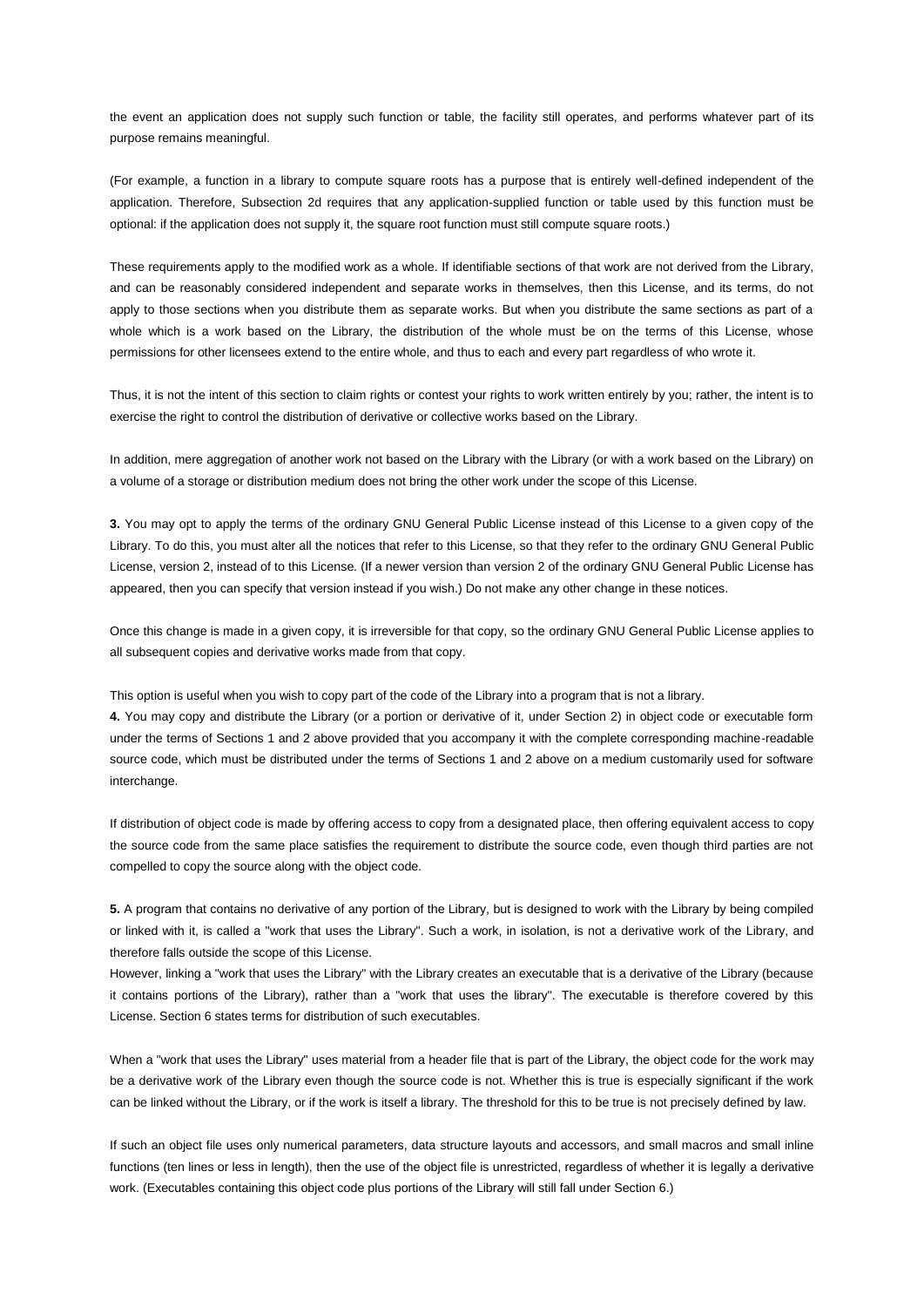Otherwise, if the work is a derivative of the Library, you may distribute the object code for the work under the terms of Section 6. Any executables containing that work also fall under Section 6, whether or not they are linked directly with the Library itself.

**6.** As an exception to the Sections above, you may also combine or link a "work that uses the Library" with the Library to produce a work containing portions of the Library, and distribute that work under terms of your choice, provided that the terms permit modification of the work for the customer's own use and reverse engineering for debugging such modifications.

You must give prominent notice with each copy of the work that the Library is used in it and that the Library and its use are covered by this License. You must supply a copy of this License. If the work during execution displays copyright notices, you must include the copyright notice for the Library among them, as well as a reference directing the user to the copy of this License. Also, you must do one of these things:

a) Accompany the work with the complete corresponding machine-readable source code for the Library including whatever changes were used in the work (which must be distributed under Sections 1 and 2 above); and, if the work is an executable linked with the Library, with the complete machine-readable "work that uses the Library", as object code and/or source code, so that the user can modify the Library and then relink to produce a modified executable containing the modified Library. (It is understood that the user who changes the contents of definitions files in the Library will not necessarily be able to recompile the application to use the modified definitions.)

b) Use a suitable shared library mechanism for linking with the Library. A suitable mechanism is one that (1) uses at run time a copy of the library already present on the user's computer system, rather than copying library functions into the executable, and (2) will operate properly with a modified version of the library, if the user installs one, as long as the modified version is interfacecompatible with the version that the work was made with.

c) Accompany the work with a written offer, valid for at least three years, to give the same user the materials specified in Subsection 6a, above, for a charge no more than the cost of performing this distribution.

d) If distribution of the work is made by offering access to copy from a designated place, offer equivalent access to copy the above specified materials from the same place.

e) Verify that the user has already received a copy of these materials or that you have already sent this user a copy.

For an executable, the required form of the "work that uses the Library" must include any data and utility programs needed for reproducing the executable from it. However, as a special exception, the materials to be distributed need not include anything that is normally distributed (in either source or binary form) with the major components (compiler, kernel, and so on) of the operating system on which the executable runs, unless that component itself accompanies the executable.

It may happen that this requirement contradicts the license restrictions of other proprietary libraries that do not normally accompany the operating system. Such a contradiction means you cannot use both them and the Library together in an executable that you distribute.

**7.** You may place library facilities that are a work based on the Library side-by-side in a single library together with other library facilities not covered by this License, and distribute such a combined library, provided that the separate distribution of the work based on the Library and of the other library facilities is otherwise permitted, and provided that you do these two things:

a) Accompany the combined library with a copy of the same work based on the Library, uncombined with any other library facilities. This must be distributed under the terms of the Sections above.

b) Give prominent notice with the combined library of the fact that part of it is a work based on the Library, and explaining where to find the accompanying uncombined form of the same work.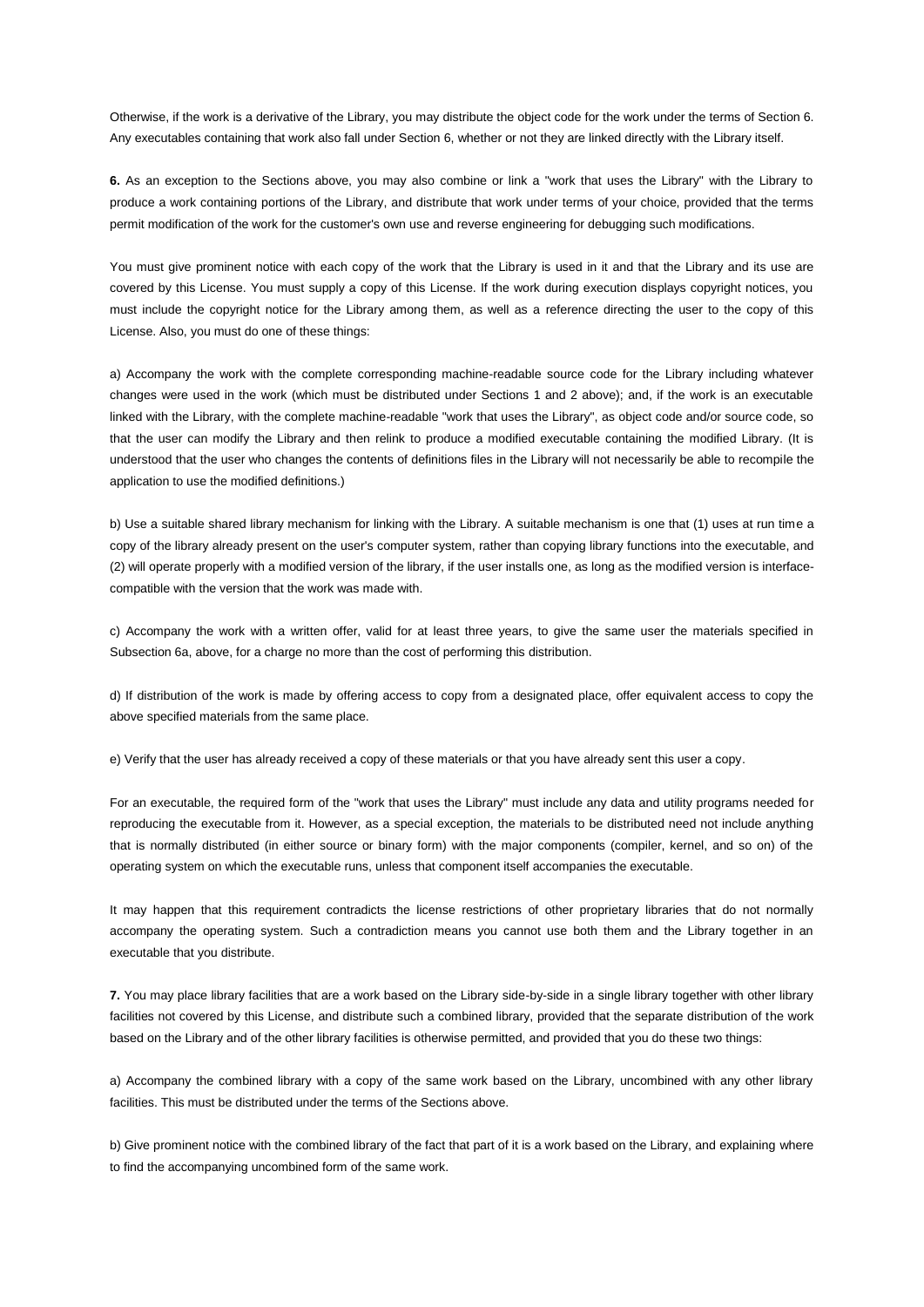**8.** You may not copy, modify, sublicense, link with, or distribute the Library except as expressly provided under this License. Any attempt otherwise to copy, modify, sublicense, link with, or distribute the Library is void, and will automatically terminate your rights under this License. However, parties who have received copies, or rights, from you under this License will not have their licenses terminated so long as such parties remain in full compliance.

**9.** You are not required to accept this License, since you have not signed it. However, nothing else grants you permission to modify or distribute the Library or its derivative works. These actions are prohibited by law if you do not accept this License. Therefore, by modifying or distributing the Library (or any work based on the Library), you indicate your acceptance of this License to do so, and all its terms and conditions for copying, distributing or modifying the Library or works based on it.

**10.** Each time you redistribute the Library (or any work based on the Library), the recipient automatically receives a license from the original licensor to copy, distribute, link with or modify the Library subject to these terms and conditions. You may not impose any further restrictions on the recipients' exercise of the rights granted herein. You are not responsible for enforcing compliance by third parties with this License.

**11.** If, as a consequence of a court judgment or allegation of patent infringement or for any other reason (not limited to patent issues), conditions are imposed on you (whether by court order, agreement or otherwise) that contradict the conditions of this License, they do not excuse you from the conditions of this License. If you cannot distribute so as to satisfy simultaneously your obligations under this License and any other pertinent obligations, then as a consequence you may not distribute the Library at all. For example, if a patent license would not permit royalty-free redistribution of the Library by all those who receive copies directly or indirectly through you, then the only way you could satisfy both it and this License would be to refrain entirely from distribution of the Library.

If any portion of this section is held invalid or unenforceable under any particular circumstance, the balance of the section is intended to apply, and the section as a whole is intended to apply in other circumstances.

It is not the purpose of this section to induce you to infringe any patents or other property right claims or to contest validity of any such claims; this section has the sole purpose of protecting the integrity of the free software distribution system which is implemented by public license practices. Many people have made generous contributions to the wide range of software distributed through that system in reliance on consistent application of that system; it is up to the author/donor to decide if he or she is willing to distribute software through any other system and a licensee cannot impose that choice.

This section is intended to make thoroughly clear what is believed to be a consequence of the rest of this License.

**12.** If the distribution and/or use of the Library is restricted in certain countries either by patents or by copyrighted interfaces, the original copyright holder who places the Library under this License may add an explicit geographical distribution limitation excluding those countries, so that distribution is permitted only in or among countries not thus excluded. In such case, this License incorporates the limitation as if written in the body of this License.

**13.** The Free Software Foundation may publish revised and/or new versions of the Lesser General Public License from time to time. Such new versions will be similar in spirit to the present version, but may differ in detail to address new problems or concerns.

Each version is given a distinguishing version number. If the Library specifies a version number of this License which applies to it and "any later version", you have the option of following the terms and conditions either of that version or of any later version published by the Free Software Foundation. If the Library does not specify a license version number, you may choose any version ever published by the Free Software Foundation.

**14.** If you wish to incorporate parts of the Library into other free programs whose distribution conditions are incompatible with these, write to the author to ask for permission. For software which is copyrighted by the Free Software Foundation, write to the Free Software Foundation; we sometimes make exceptions for this. Our decision will be guided by the two goals of preserving the free status of all derivatives of our free software and of promoting the sharing and reuse of software generally.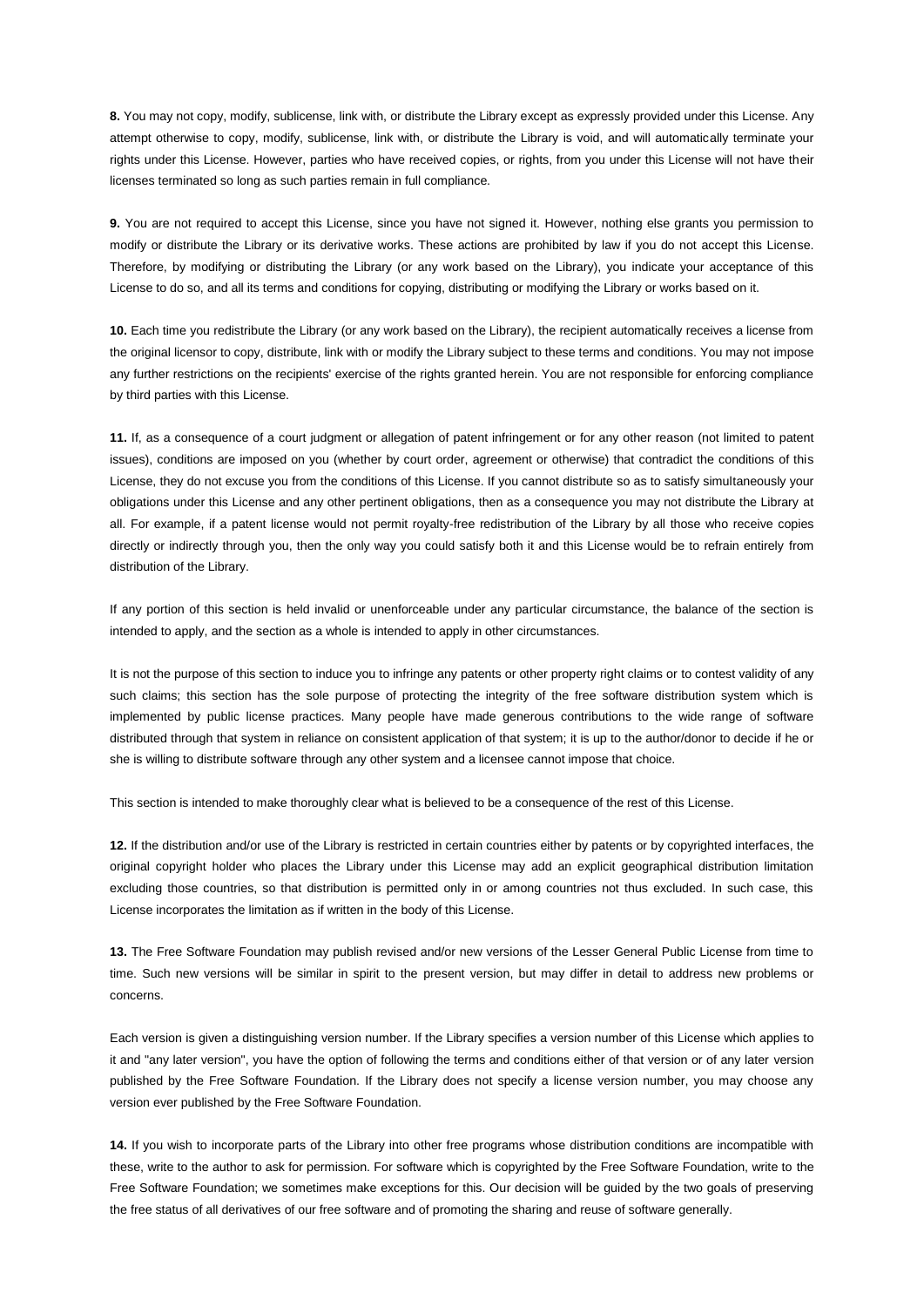#### NO WARRANTY

**15.** BECAUSE THE LIBRARY IS LICENSED FREE OF CHARGE, THERE IS NO WARRANTY FOR THE LIBRARY, TO THE EXTENT PERMITTED BY APPLICABLE LAW. EXCEPT WHEN OTHERWISE STATED IN WRITING THE COPYRIGHT HOLDERS AND/OR OTHER PARTIES PROVIDE THE LIBRARY "AS IS" WITHOUT WARRANTY OF ANY KIND, EITHER EXPRESSED OR IMPLIED, INCLUDING, BUT NOT LIMITED TO, THE IMPLIED WARRANTIES OF MERCHANTABILITY AND FITNESS FOR A PARTICULAR PURPOSE. THE ENTIRE RISK AS TO THE QUALITY AND PERFORMANCE OF THE LIBRARY IS WITH YOU. SHOULD THE LIBRARY PROVE DEFECTIVE, YOU ASSUME THE COST OF ALL NECESSARY SERVICING, REPAIR OR CORRECTION.

**16.** IN NO EVENT UNLESS REQUIRED BY APPLICABLE LAW OR AGREED TO IN WRITING WILL ANY COPYRIGHT HOLDER, OR ANY OTHER PARTY WHO MAY MODIFY AND/OR REDISTRIBUTE THE LIBRARY AS PERMITTED ABOVE, BE LIABLE TO YOU FOR DAMAGES, INCLUDING ANY GENERAL, SPECIAL, INCIDENTAL OR CONSEQUENTIAL DAMAGES ARISING OUT OF THE USE OR INABILITY TO USE THE LIBRARY (INCLUDING BUT NOT LIMITED TO LOSS OF DATA OR DATA BEING RENDERED INACCURATE OR LOSSES SUSTAINED BY YOU OR THIRD PARTIES OR A FAILURE OF THE LIBRARY TO OPERATE WITH ANY OTHER SOFTWARE), EVEN IF SUCH HOLDER OR OTHER PARTY HAS BEEN ADVISED OF THE POSSIBILITY OF SUCH DAMAGES.

# **END OF TERMS AND CONDITIONS**

### **How to Apply These Terms to Your New Libraries**

If you develop a new library, and you want it to be of the greatest possible use to the public, we recommend making it free software that everyone can redistribute and change. You can do so by permitting redistribution under these terms (or, alternatively, under the terms of the ordinary General Public License).

To apply these terms, attach the following notices to the library. It is safest to attach them to the start of each source file to most effectively convey the exclusion of warranty; and each file should have at least the "copyright" line and a pointer to where the full notice is found.

*one line to give the library's name and an idea of what it does.* Copyright (C) *year name of author*

*This library is free software; you can redistribute it and/or modify it under the terms of the GNU Lesser General Public License as published by the Free Software Foundation; either version 2.1 of the License, or (at your option) any later version.*

*This library is distributed in the hope that it will be useful, but WITHOUT ANY WARRANTY; without even the implied warranty of MERCHANTABILITY or FITNESS FOR A PARTICULAR PURPOSE. See the GNU Lesser General Public License for more details.*

You should have received a copy of the GNU Lesser General Public License along with this library; if not, write to the Free Software Foundation, Inc., 51 Franklin Street, Fifth Floor, Boston, MA 02110-1301 USA Also add information on how to contact you by electronic and paper mail. You should also get your employer (if you work as a programmer) or your school, if any, to sign a "copyright disclaimer" for the library, if necessary. Here is a sample; alter the names: Yoyodyne, Inc., hereby disclaims all copyright interest in the library `Frob' (a library for tweaking knobs) written by James Random Hacker.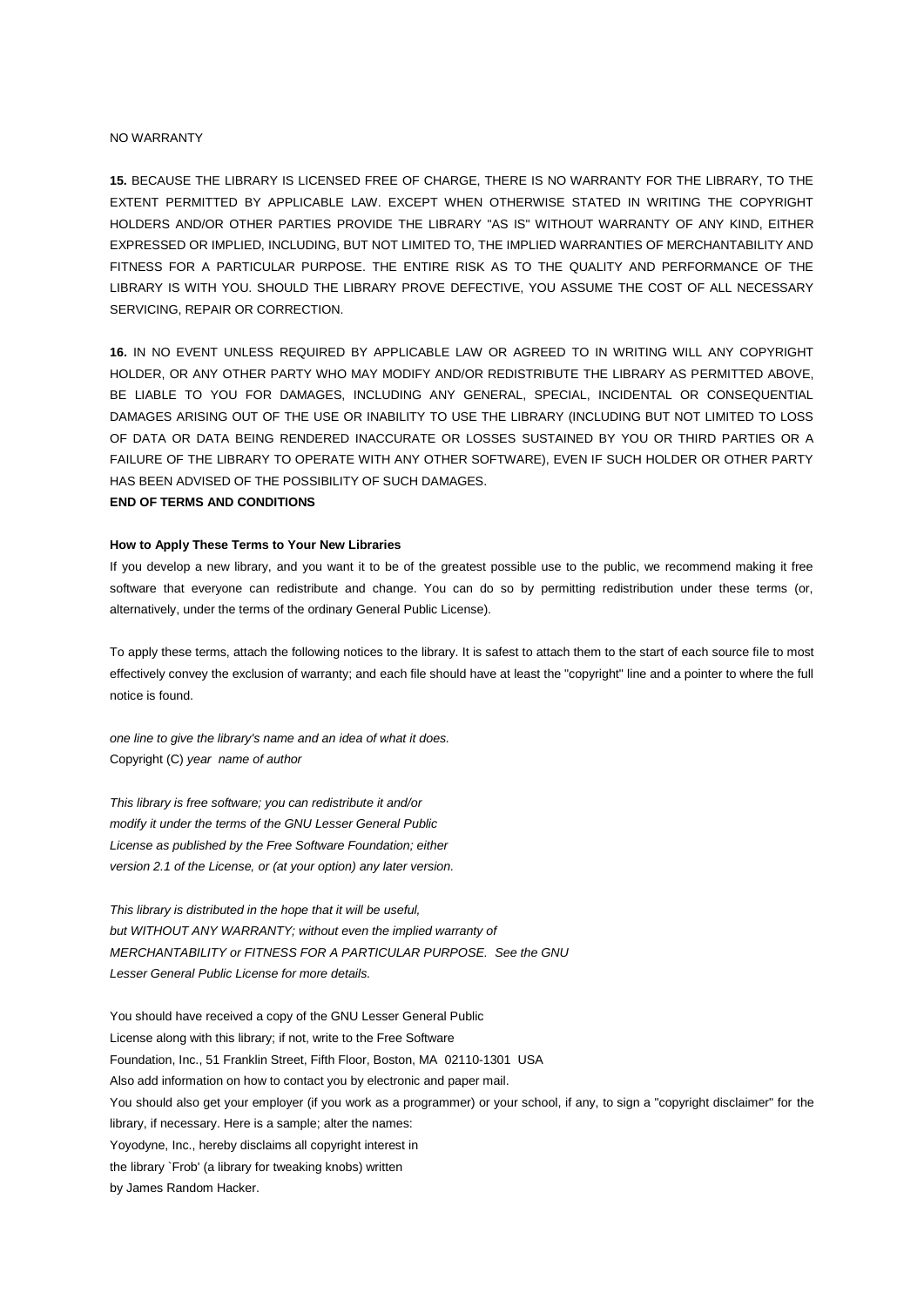*signature of Ty Coon*, 1 April 1990 Ty Coon, President of Vice

That's all there is to it!

### **Apache License, Version 2.0**

Apache License Version 2.0, January 2004 TERMS AND CONDITIONS FOR USE, REPRODUCTION, AND DISTRIBUTION 1. Definitions. "License" shall mean the terms and conditions for use, reproduction, and distribution as defined by Sections 1 through 9 of this document.

"Licensor" shall mean the copyright owner or entity authorized by the copyright owner that is granting the License.

\_\_\_\_\_\_\_\_\_\_\_\_\_\_\_\_\_\_\_\_\_\_\_\_\_\_\_\_\_\_\_\_\_\_\_\_\_\_\_\_\_\_\_\_\_\_\_\_\_\_\_\_\_\_\_\_\_\_\_\_\_\_\_\_\_\_\_\_\_\_\_\_\_\_\_\_\_\_\_\_\_

"Legal Entity" shall mean the union of the acting entity and all other entities that control, are controlled by, or are under common control with that entity. For the purposes of this definition, "control" means (i) the power, direct or indirect, to cause the direction or management of such entity, whether by contract or otherwise, or (ii) ownership of fifty percent (50%) or more of the outstanding shares, or (iii) beneficial ownership of such entity.

"You" (or "Your") shall mean an individual or Legal Entity exercising permissions granted by this License.

"Source" form shall mean the preferred form for making modifications, including but not limited to software source code, documentation source, and configuration files.

"Object" form shall mean any form resulting from mechanical transformation or translation of a Source form, including but not limited to compiled object code, generated documentation, and conversions to other media types.

"Work" shall mean the work of authorship, whether in Source or Object form, made available under the License, as indicated by a copyright notice that is included in or attached to the work (an example is provided in the Appendix below).

"Derivative Works" shall mean any work, whether in Source or Object form, that is based on (or derived from) the Work and for which the editorial revisions, annotations, elaborations, or other modifications represent, as a whole, an original work of authorship. For the purposes of this License, Derivative Works shall not include works that remain separable from, or merely link (or bind by name) to the interfaces of, the Work and Derivative Works thereof.

"Contribution" shall mean any work of authorship, including the original version of the Work and any modifications or additions to that Work or Derivative Works thereof, that is intentionally submitted to Licensor for inclusion in the Work by the copyright owner or by an individual or Legal Entity authorized to submit on behalf of the copyright owner. For the purposes of this definition, "submitted" means any form of electronic, verbal, or written communication sent to the Licensor or its representatives, including but not limited to communication on electronic mailing lists, source code control systems, and issue tracking systems that are managed by, or on behalf of, the Licensor for the purpose of discussing and improving the Work, but excluding communication that is conspicuously marked or otherwise designated in writing by the copyright owner as "Not a Contribution."

"Contributor" shall mean Licensor and any individual or Legal Entity on behalf of whom a Contribution has been received by Licensor and subsequently incorporated within the Work.

2. Grant of Copyright License.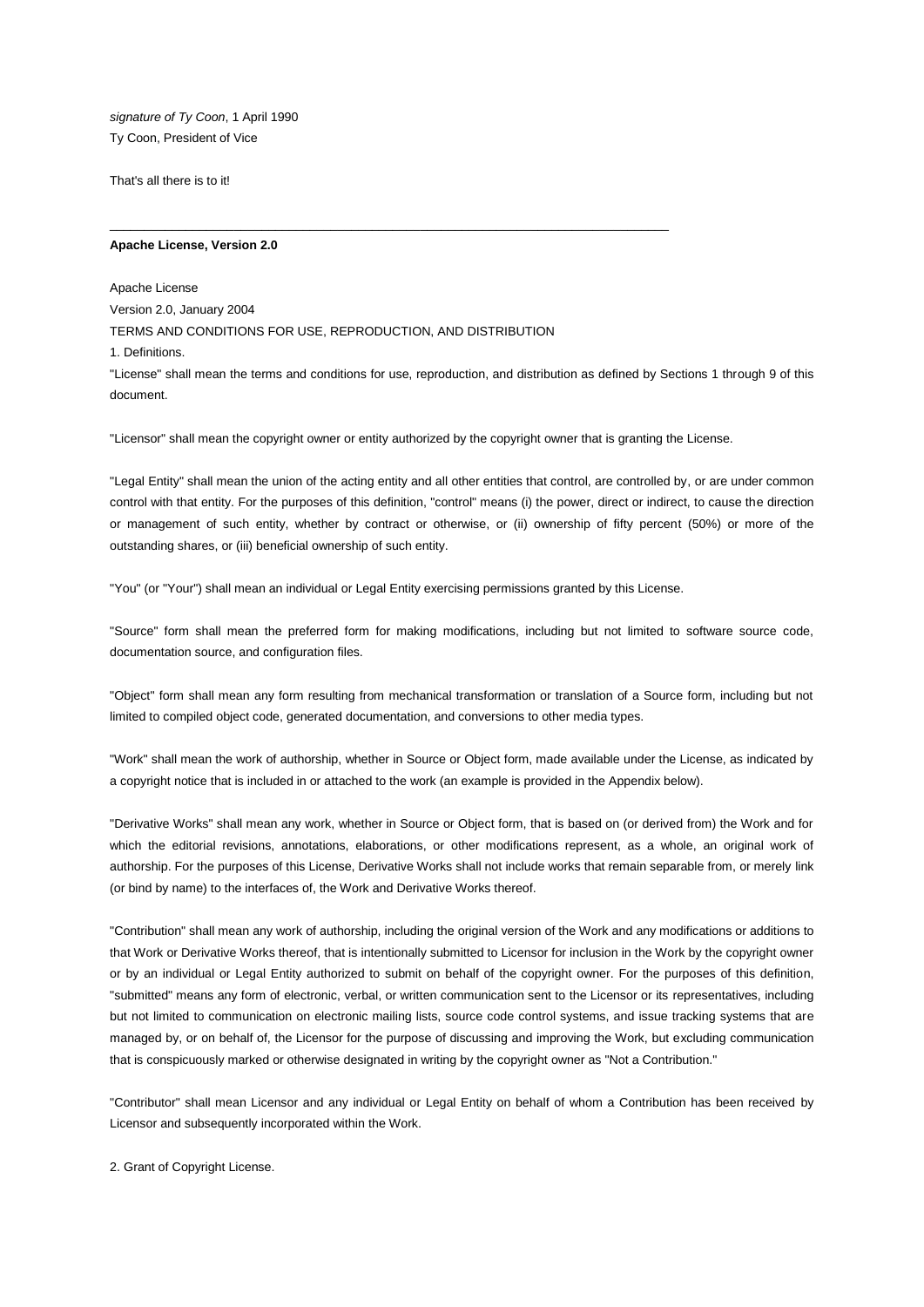Subject to the terms and conditions of this License, each Contributor hereby grants to You a perpetual, worldwide, nonexclusive, no-charge, royalty-free, irrevocable copyright license to reproduce, prepare Derivative Works of, publicly display, publicly perform, sublicense, and distribute the Work and such Derivative Works in Source or Object form.

## 3. Grant of Patent License.

Subject to the terms and conditions of this License, each Contributor hereby grants to You a perpetual, worldwide, nonexclusive, no-charge, royalty-free, irrevocable (except as stated in this section) patent license to make, have made, use, offer to sell, sell, import, and otherwise transfer the Work, where such license applies only to those patent claims licensable by such Contributor that are necessarily infringed by their Contribution(s) alone or by combination of their Contribution(s) with the Work to which such Contribution(s) was submitted. If You institute patent litigation against any entity (including a cross-claim or counterclaim in a lawsuit) alleging that the Work or a Contribution incorporated within the Work constitutes direct or contributory patent infringement, then any patent licenses granted to You under this License for that Work shall terminate as of the date such litigation is filed.

## 4. Redistribution.

You may reproduce and distribute copies of the Work or Derivative Works thereof in any medium, with or without modifications, and in Source or Object form, provided that You meet the following conditions:

1.You must give any other recipients of the Work or Derivative Works a copy of this License; and

2.You must cause any modified files to carry prominent notices stating that You changed the files; and

3.You must retain, in the Source form of any Derivative Works that You distribute, all copyright, patent, trademark, and attribution notices from the Source form of the Work, excluding those notices that do not pertain to any part of the Derivative Works; and

4.If the Work includes a "NOTICE" text file as part of its distribution, then any Derivative Works that You distribute must include a readable copy of the attribution notices contained within such NOTICE file, excluding those notices that do not pertain to any part of the Derivative Works, in at least one of the following places: within a NOTICE text file distributed as part of the Derivative Works; within the Source form or documentation, if provided along with the Derivative Works; or, within a display generated by the Derivative Works, if and wherever such third-party notices normally appear. The contents of the NOTICE file are for informational purposes only and do not modify the License. You may add Your own attribution notices within Derivative Works that You distribute, alongside or as an addendum to the NOTICE text from the Work, provided that such additional attribution notices cannot be construed as modifying the License.

You may add Your own copyright statement to Your modifications and may provide additional or different license terms and conditions for use, reproduction, or distribution of Your modifications, or for any such Derivative Works as a whole, provided Your use, reproduction, and distribution of the Work otherwise complies with the conditions stated in this License.

### 5. Submission of Contributions.

Unless You explicitly state otherwise, any Contribution intentionally submitted for inclusion in the Work by You to the Licensor shall be under the terms and conditions of this License, without any additional terms or conditions. Notwithstanding the above, nothing herein shall supersede or modify the terms of any separate license agreement you may have executed with Licensor regarding such Contributions.

## 6. Trademarks.

This License does not grant permission to use the trade names, trademarks, service marks, or product names of the Licensor, except as required for reasonable and customary use in describing the origin of the Work and reproducing the content of the NOTICE file.

7. Disclaimer of Warranty.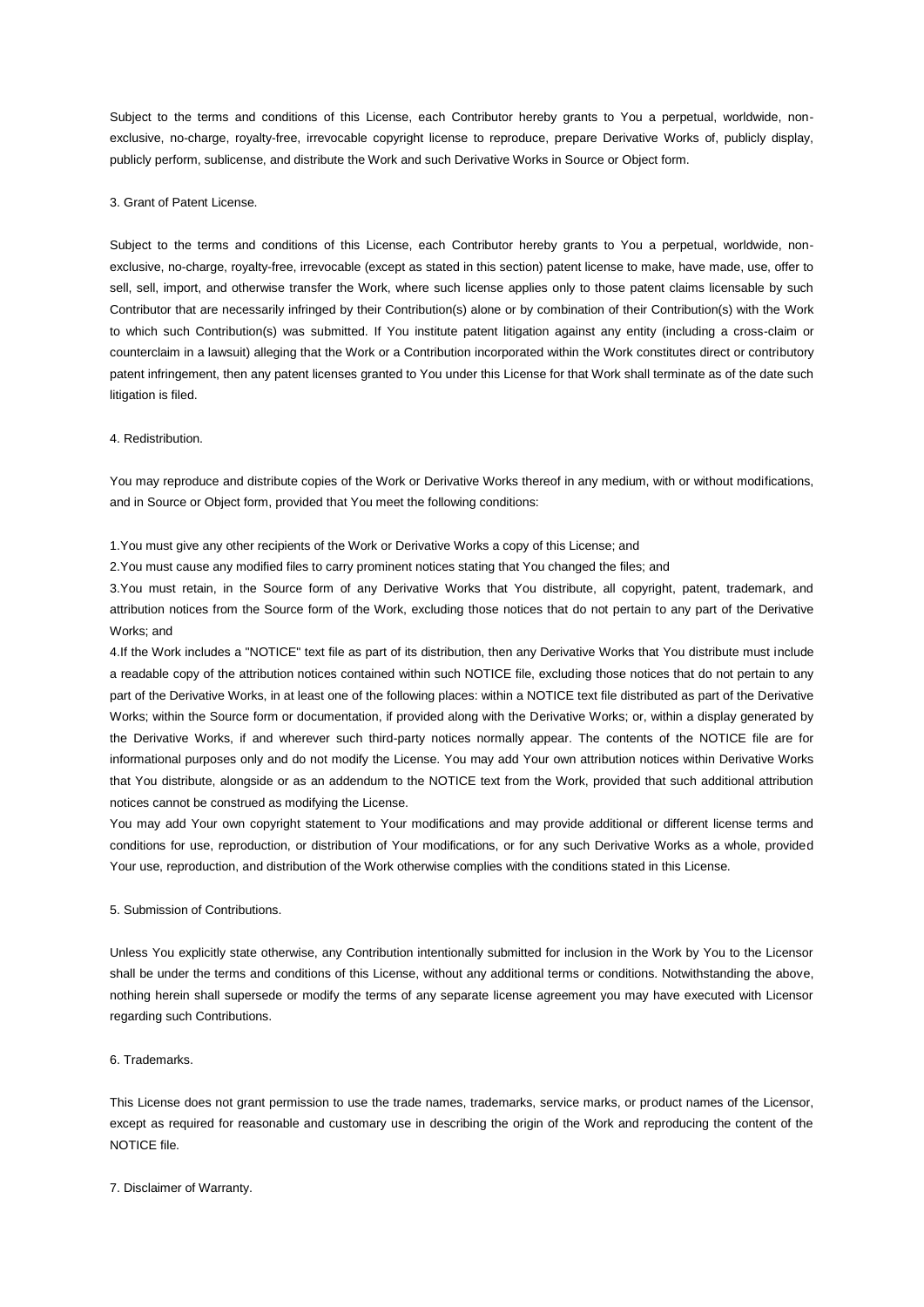Unless required by applicable law or agreed to in writing, Licensor provides the Work (and each Contributor provides its Contributions) on an "AS IS" BASIS, WITHOUT WARRANTIES OR CONDITIONS OF ANY KIND, either express or implied, including, without limitation, any warranties or conditions of TITLE, NON-INFRINGEMENT, MERCHANTABILITY, or FITNESS FOR A PARTICULAR PURPOSE. You are solely responsible for determining the appropriateness of using or redistributing the Work and assume any risks associated with Your exercise of permissions under this License.

#### 8. Limitation of Liability.

In no event and under no legal theory, whether in tort (including negligence), contract, or otherwise, unless required by applicable law (such as deliberate and grossly negligent acts) or agreed to in writing, shall any Contributor be liable to You for damages, including any direct, indirect, special, incidental, or consequential damages of any character arising as a result of this License or out of the use or inability to use the Work (including but not limited to damages for loss of goodwill, work stoppage, computer failure or malfunction, or any and all other commercial damages or losses), even if such Contributor has been advised of the possibility of such damages.

#### 9. Accepting Warranty or Additional Liability.

While redistributing the Work or Derivative Works thereof, You may choose to offer, and charge a fee for, acceptance of support, warranty, indemnity, or other liability obligations and/or rights consistent with this License. However, in accepting such obligations, You may act only on Your own behalf and on Your sole responsibility, not on behalf of any other Contributor, and only if You agree to indemnify, defend, and hold each Contributor harmless for any liability incurred by, or claims asserted against, such Contributor by reason of your accepting any such warranty or additional liability.

## END OF TERMS AND CONDITIONS

### APPENDIX: How to apply the Apache License to your work

To apply the Apache License to your work, attach the following boilerplate notice, with the fields enclosed by brackets "[]" replaced with your own identifying information. (Don't include the brackets!) The text should be enclosed in the appropriate comment syntax for the file format. We also recommend that a file or class name and description of purpose be included on the same "printed page" as the copyright notice for easier identification within third-party archives.

#### Copyright [yyyy] [name of copyright owner]

 Licensed under the Apache License, Version 2.0 (the "License"); you may not use this file except in compliance with the License. You may obtain a copy of the License at

#### http://www.apache.org/licenses/LICENSE-2.0

 Unless required by applicable law or agreed to in writing, software distributed under the License is distributed on an "AS IS" BASIS, WITHOUT WARRANTIES OR CONDITIONS OF ANY KIND, either express or implied. See the License for the specific language governing permissions and limitations under the License.

\_\_\_\_\_\_\_\_\_\_\_\_\_\_\_\_\_\_\_\_\_\_\_\_\_\_\_\_\_\_\_\_\_\_\_\_\_\_\_\_\_\_\_\_\_\_\_\_\_\_\_\_\_\_\_\_\_\_\_\_\_\_\_\_\_\_\_\_\_\_\_\_\_\_\_\_\_\_\_\_\_

#### **BSD 3-clause license**

# \$FreeBSD: src/COPYRIGHT,v 1.4 1999/09/05 21:33:47 obrien Exp \$ @(#)COPYRIGHT 8.2 (Berkeley) 3/21/94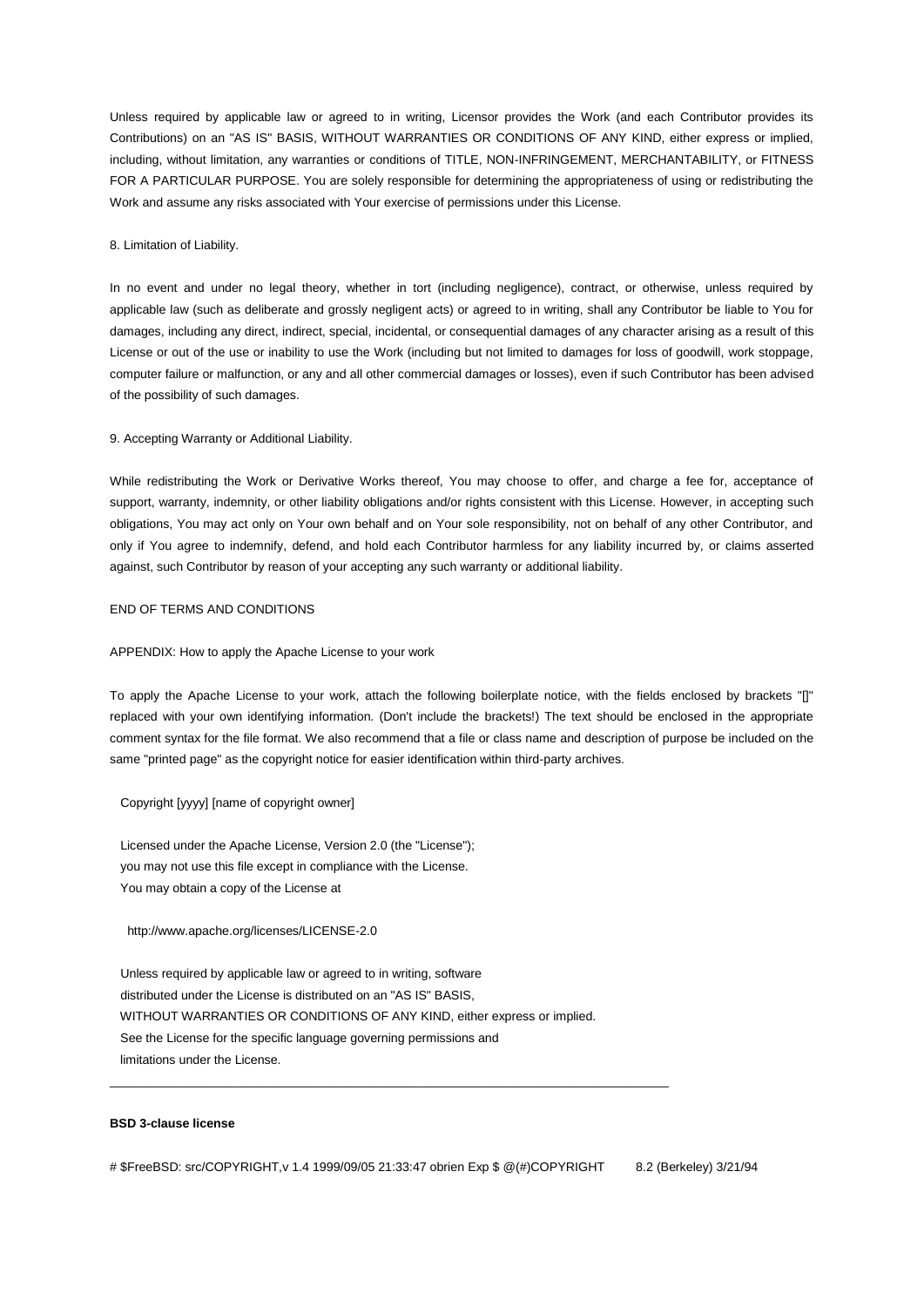All of the documentation and software included in the 4.4BSD and 4.4BSD-Lite Releases is copyrighted by The Regents of the University of California.

Copyright 1979, 1980, 1983, 1986, 1988, 1989, 1991, 1992, 1993, 1994 The Regents of the University of California. All rights reserved.

Redistribution and use in source and binary forms, with or without modification, are permitted provided that the following conditions are met:

1. Redistributions of source code must retain the above copyright notice, this list of conditions and the following disclaimer.

2. Redistributions in binary form must reproduce the above copyright notice, this list of conditions and the following disclaimer in the documentation and/or other materials provided with the distribution.

3. All advertising materials mentioning features or use of this software must display the following acknowledgement: This product includes software developed by the University of California, Berkeley and its contributors.

4. Neither the name of the University nor the names of its contributors may be used to endorse or promote products derived

from this software without specific prior written permission.

THIS SOFTWARE IS PROVIDED BY THE REGENTS AND CONTRIBUTORS ``AS IS'' AND ANY EXPRESS OR IMPLIED WARRANTIES, INCLUDING, BUT NOT LIMITED TO, THE IMPLIED WARRANTIES OF MERCHANTABILITY AND FITNESS FOR A PARTICULAR PURPOSE ARE DISCLAIMED. IN NO EVENT SHALL THE REGENTS OR CONTRIBUTORS BE LIABLE FOR ANY DIRECT, INDIRECT, INCIDENTAL, SPECIAL, EXEMPLARY, OR CONSEQUENTIAL DAMAGES (INCLUDING, BUT NOT LIMITED TO, PROCUREMENT OF SUBSTITUTE GOODS OR SERVICES; LOSS OF USE, DATA, OR PROFITS; OR BUSINESS INTERRUPTION) HOWEVER CAUSED AND ON ANY THEORY OF LIABILITY, WHETHER IN CONTRACT, STRICT LIABILITY, OR TORT (INCLUDING NEGLIGENCE OR OTHERWISE) ARISING IN ANY WAY OUT OF THE USE OF THIS SOFTWARE, EVEN IF ADVISED OF THE POSSIBILITY OF SUCH DAMAGE.

The Institute of Electrical and Electronics Engineers and the American National Standards Committee X3, on Information Processing Systems have given us permission to reprint portions of their documentation.

In the following statement, the phrase "this text" refers to portions of the system documentation.

Portions of this text are reprinted and reproduced in electronic form in the second BSD Networking Software Release, from IEEE Std 1003.1-1988, IEEE Standard Portable Operating System Interface for Computer Environments (POSIX), copyright C 1988 by the Institute of Electrical and Electronics Engineers, Inc. In the event of any discrepancy between these versions and the original IEEE Standard, the original IEEE Standard is the referee document.

In the following statement, the phrase ``This material" refers to portions of the system documentation.

This material is reproduced with permission from American National Standards Committee X3, on Information Processing Systems. Computer and Business Equipment Manufacturers Association (CBEMA), 311 First St., NW, Suite 500, Washington, DC 20001-2178. The developmental work of Programming Language C was completed by the X3J11 Technical Committee.

The views and conclusions contained in the software and documentation are those of the authors and should not be interpreted as representing official policies, either expressed or implied, of the Regents of the University of California.

NOTE: The copyright of UC Berkeley's Berkeley Software Distribution ("BSD") source has been updated. The copyright addendum may be found at ftp://ftp.cs.berkeley.edu/pub/4bsd/README.Impt.License.Change and is included below.

July 22, 1999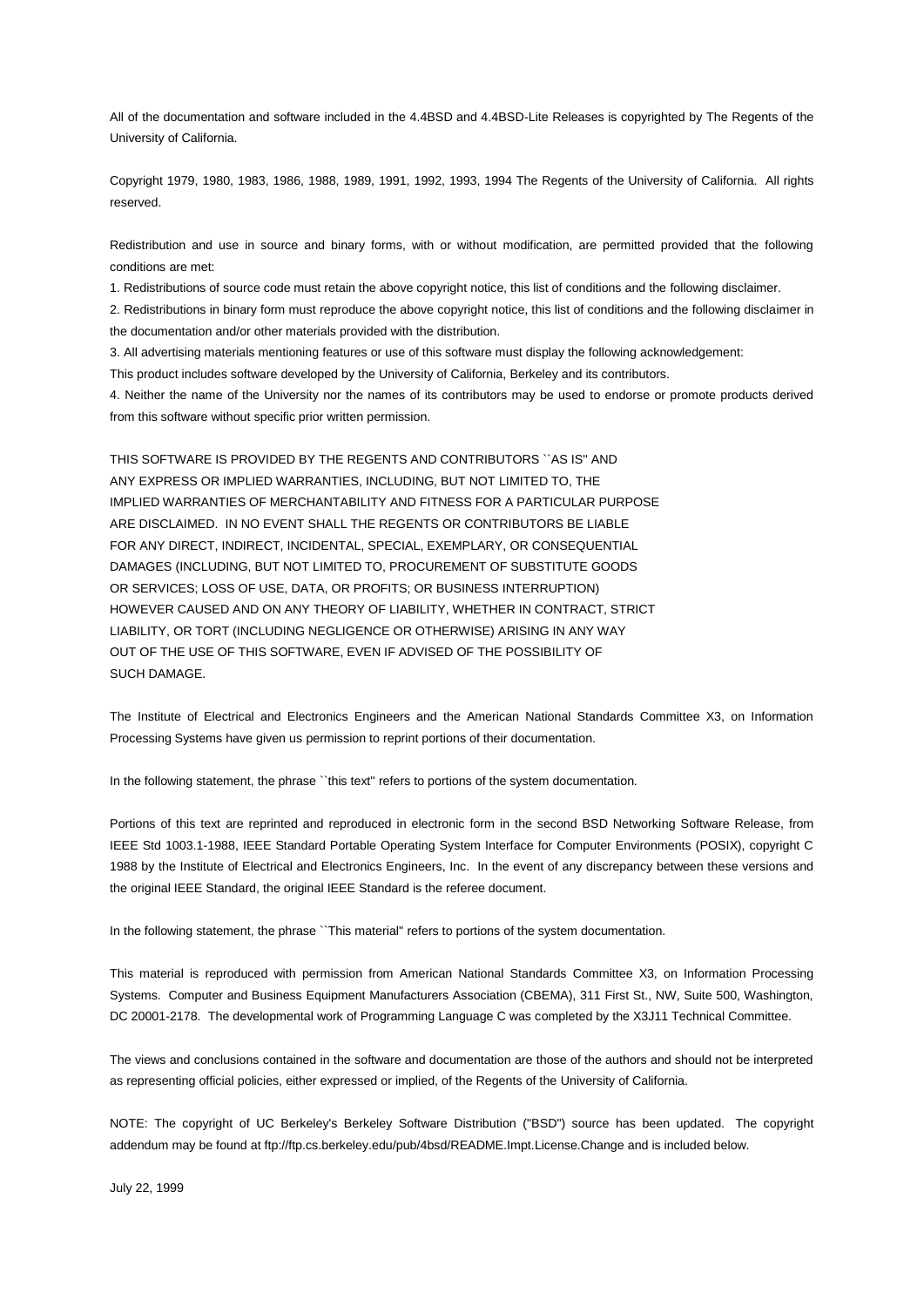To All Licensees, Distributors of Any Version of BSD:

As you know, certain of the Berkeley Software Distribution ("BSD") source code files require that further distributions of products containing all or portions of the software, acknowledge within their advertising materials that such products contain software developed by UC Berkeley and its contributors.

Specifically, the provision reads:

3. All advertising materials mentioning features or use of this software must display the following acknowledgement: This product includes software developed by the University of California, Berkeley and its contributors."

Effective immediately, licensees and distributors are no longer required to include the acknowledgement within advertising materials. Accordingly, the foregoing paragraph of those BSD Unix files containing it is hereby deleted in its entirety.

William Hoskins Director, Office of Technology Licensing University of California, Berkeley

# **BSD 2-clause license**

Redistribution and use in source and binary forms, with or without modification, are permitted provided that the following conditions are met:

1. Redistributions of source code must retain the above copyright notice, this list of conditions and the following disclaimer.

\_\_\_\_\_\_\_\_\_\_\_\_\_\_\_\_\_\_\_\_\_\_\_\_\_\_\_\_\_\_\_\_\_\_\_\_\_\_\_\_\_\_\_\_\_\_\_\_\_\_\_\_\_\_\_\_\_\_\_\_\_\_\_\_\_\_\_\_\_\_\_\_\_\_\_\_\_\_\_\_

2. Redistributions in binary form must reproduce the above copyright notice, this list of conditions and the following disclaimer in the documentation and/or other materials provided with the distribution.

THIS SOFTWARE IS PROVIDED BY THE COPYRIGHT HOLDERS AND CONTRIBUTORS "AS IS" AND ANY EXPRESS OR IMPLIED WARRANTIES, INCLUDING, BUT NOT LIMITED TO, THE IMPLIED WARRANTIES OF MERCHANTABILITY AND FITNESS FOR A PARTICULAR PURPOSE ARE DISCLAIMED. IN NO EVENT SHALL THE COPYRIGHT HOLDER OR CONTRIBUTORS BE LIABLE FOR ANY DIRECT, INDIRECT, INCIDENTAL, SPECIAL, EXEMPLARY, OR CONSEQUENTIAL DAMAGES (INCLUDING, BUT NOT LIMITED TO, PROCUREMENT OF SUBSTITUTE GOODS OR SERVICES; LOSS OF USE, DATA, OR PROFITS; OR BUSINESS INTERRUPTION) HOWEVER CAUSED AND ON ANY THEORY OF LIABILITY, WHETHER IN CONTRACT, STRICT LIABILITY, OR TORT (INCLUDING NEGLIGENCE OR OTHERWISE) ARISING IN ANY WAY OUT OF THE USE OF THIS SOFTWARE, EVEN IF ADVISED OF THE POSSIBILITY OF SUCH DAMAGE.

## **MIT License**

Permission is hereby granted, free of charge, to any person obtaining a copy of this software and associated documentation files (the "Software"), to deal in the Software without restriction, including without limitation the rights to use, copy, modify, merge, publish, distribute, sublicense, and/or sell copies of the Software, and to permit persons to whom the Software is

\_\_\_\_\_\_\_\_\_\_\_\_\_\_\_\_\_\_\_\_\_\_\_\_\_\_\_\_\_\_\_\_\_\_\_\_\_\_\_\_\_\_\_\_\_\_\_\_\_\_\_\_\_\_\_\_\_\_\_\_\_\_\_\_\_\_\_\_\_\_\_\_\_\_\_\_\_\_\_\_